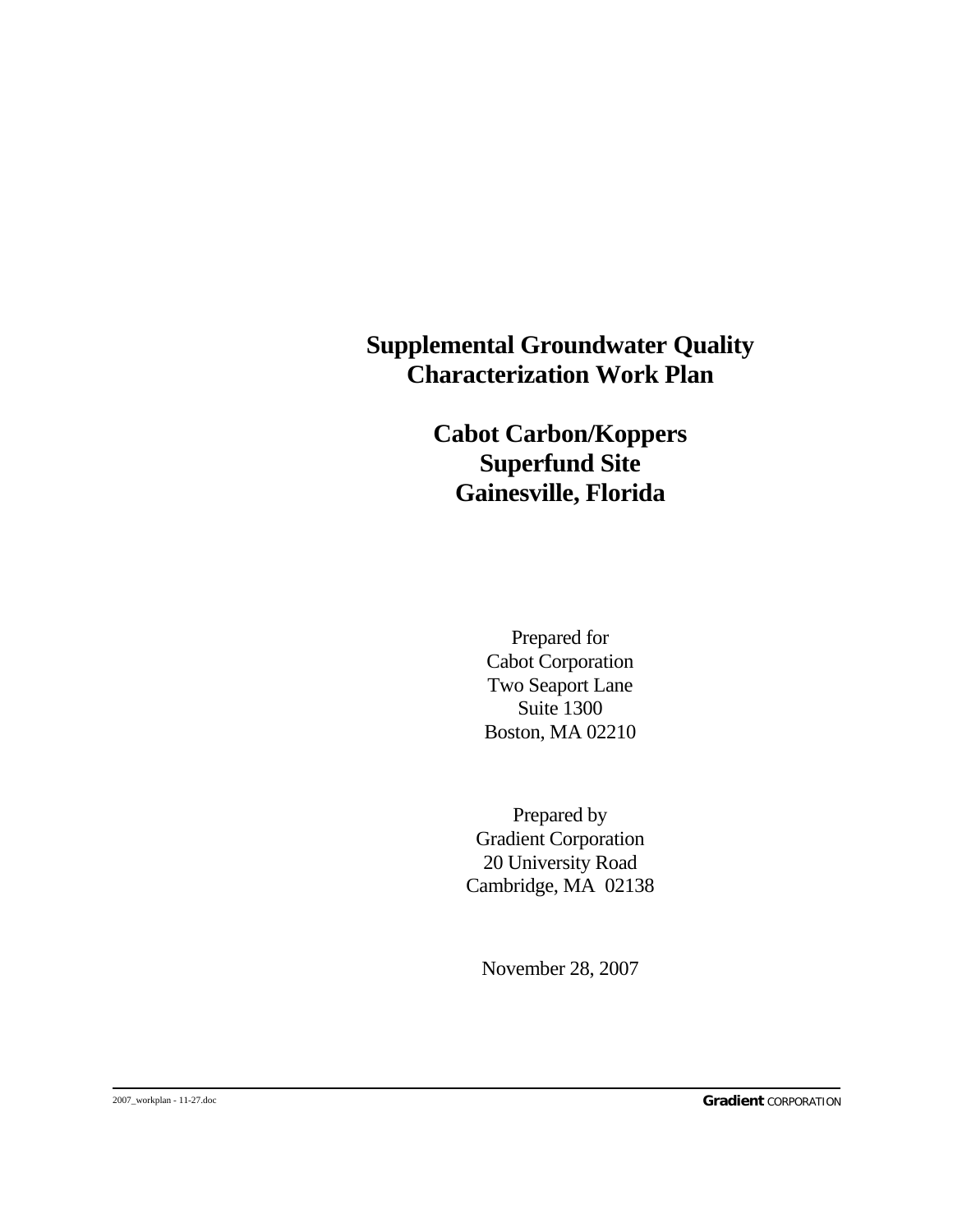### **Table of Contents**

| $\mathbf{1}$   |     |                                                                             |
|----------------|-----|-----------------------------------------------------------------------------|
| $\overline{2}$ |     |                                                                             |
|                | 2.1 | Potential for Contamination in Hawthorn Group deposits at the Cabot Site  2 |
|                | 2.2 |                                                                             |
|                | 2.3 |                                                                             |
|                | 2.4 |                                                                             |
|                | 2.5 |                                                                             |
| 3              |     |                                                                             |

### **List of Tables**

| Table 1 | Proposed Amended Expanded Groundwater Monitoring Program - 2007 |
|---------|-----------------------------------------------------------------|
|         |                                                                 |

## **List of Figures**

| Figure 1 | Groundwater Sampling Locations                                  |
|----------|-----------------------------------------------------------------|
| Figure 2 | Pre-Remedy Groundwater Data - 1989                              |
| Figure 3 | Pre- and Post-Remedy Concentrations of Phenol at ITW-17/WMW-17E |

### **Attachments**

Attachment A Depth of Vertical Capture Zone of Groundwater Interceptor Trench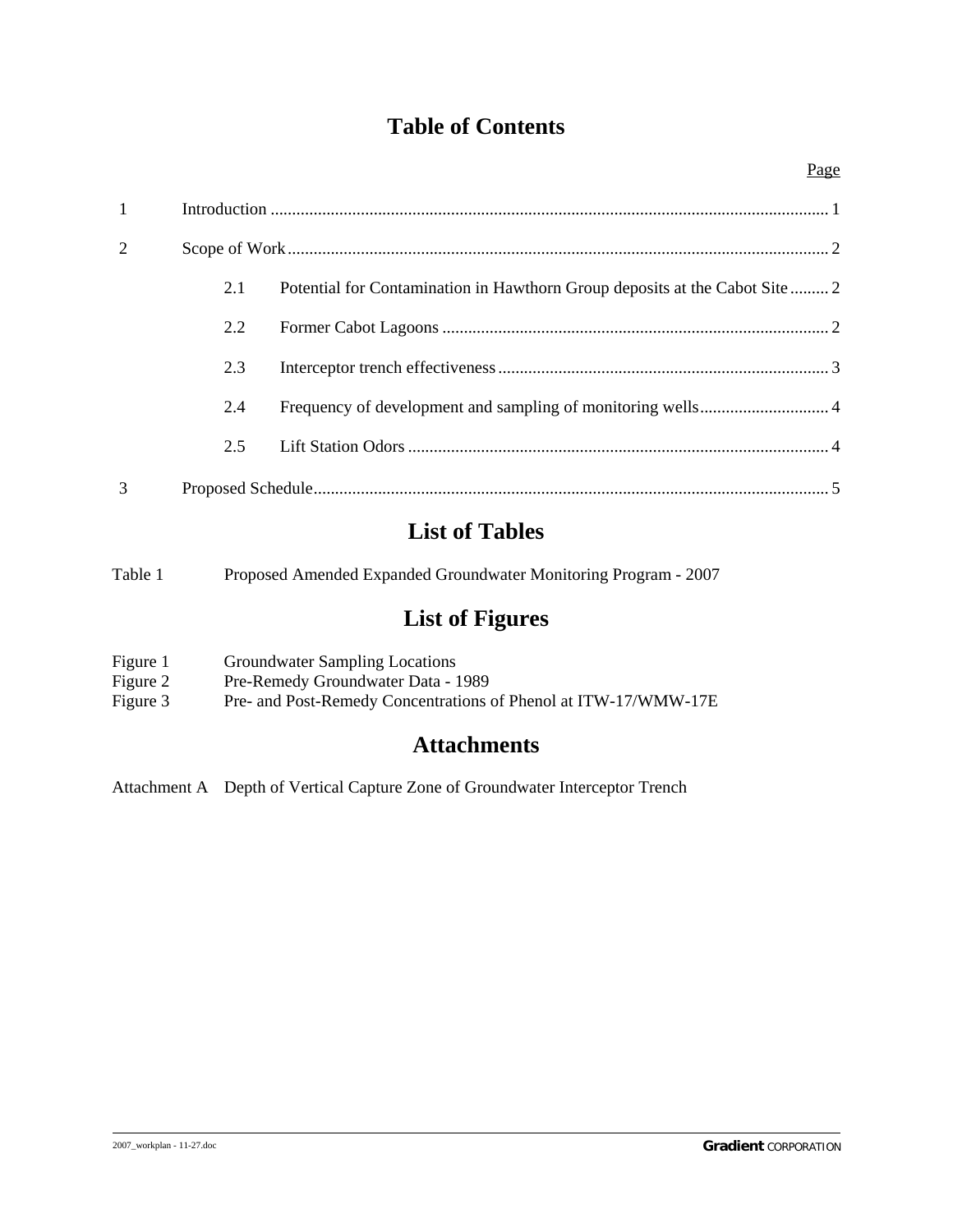#### <span id="page-2-0"></span>**1 Introduction**

This report defines the scope of supplemental groundwater quality characterization to be conducted at the eastern portion of the Cabot Carbon/Koppers Superfund Site ("Site") – an United States Environmental Protection Agency (USEPA) request in response to the Five Year Review Report for the Site (USACE,  $2006$ <sup>[1](#page-2-1)</sup>. The Five Year Review Report identified five Cabot-related issues, which have been discussed on conference calls and in written correspondence (Cabot, [2](#page-2-2)006; USEPA,  $2007$ )<sup>2</sup>. This report lists these five issues and presents the supplemental actions to be taken by Cabot, as discussed and agreed upon during the conference call with USEPA on October 2, 2007.

 $\overline{a}$ 

<span id="page-2-1"></span><sup>&</sup>lt;sup>1</sup> U.S. Army Corps of Engineers (USACE). 2006. Second Five-Year Review Report for Cabot Carbon/Koppers Superfund Site, Gainesville, Florida. April.

<span id="page-2-2"></span><sup>&</sup>lt;sup>2</sup> Cabot Corporation (Cabot). 2006. Letter to Amy L. McLaughlin (United States Environmental Protection Agency) re: Five Year Review- Cabot/Koppers Superfund Site, Gainesville, Florida. July 25.

United States Environmental Protection Agency. 2007. Letter to Wayne M. Reiber (Cabot Corporation) re: Five Year Review-Cabot/Koppers Superfund Site, Gainesville, Florida. September 11.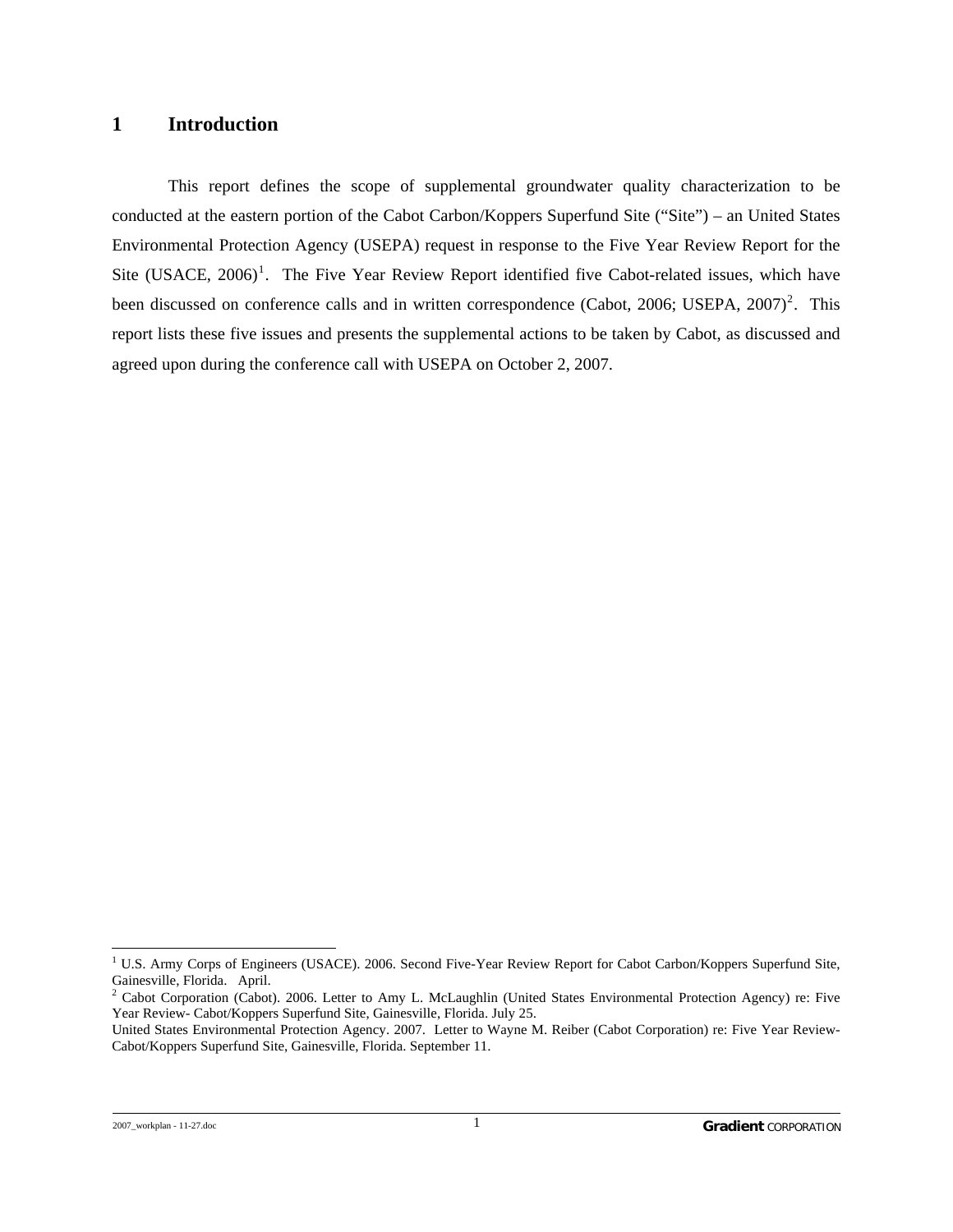#### <span id="page-3-0"></span>**2 Scope of Work**

#### **2.1 Potential for Contamination in Hawthorn Group deposits at the Cabot Site**

*Issue:* The Five-Year Review Report raised concerns regarding the potential for surficial aquifer contamination attributable to Cabot to migrate downwards into the Hawthorne Group formation.

 Based on the comprehensive soil and groundwater quality data set available for the Site and the fate and transport characteristics of pine tar, impacts from former Cabot operations are not anticipated to affect the Hawthorn Group deposits. On the other hand, contamination has been detected in the Hawthorn Group deposits at the Koppers property. USEPA indicated that Koppers is currently collecting additional data to define the downgradient extent of contamination in this aquifer unit, including installation and sampling of monitoring wells on the former Cabot property.

*Proposed Action:* If the data collected by Koppers show that pine processing indicator compounds (*e.g.*, terpenes and terpenoids) are detected at elevated concentrations in the Hawthorn Group deposits on the Cabot property, then Cabot will undertake additional investigations. However, it was agreed on the October 2 conference call that Cabot does not need to undertake additional actions to address this issue at this time.

#### **2.2 Former Cabot Lagoons**

*Issue:* USEPA has requested that groundwater quality be characterized at all monitoring wells, located east of the Koppers property and in the vicinity of the former Cabot lagoons, to determine if the lagoons are a continuing source of contamination.

 *Proposed Action:* Although the low soil concentrations and declining groundwater concentrations measured in the surficial aquifer near the former Cabot lagoons strongly indicate that they are not a continuing source of contamination (Cabot, 2006), per EPA's request, Cabot will perform a one-time expanded groundwater monitoring event, similar to that performed in March 2005. The objective of this monitoring event will be to characterize current groundwater quality in the surficial aquifer in the vicinity of the Cabot lagoons and downgradient areas. Therefore, the quarterly sampling event will be expanded to include a total of 18 monitoring wells (9 routinely sampled and 9 additional wells; see Figure 1) located east of the Koppers property. Groundwater samples will be analyzed for the complete quarterly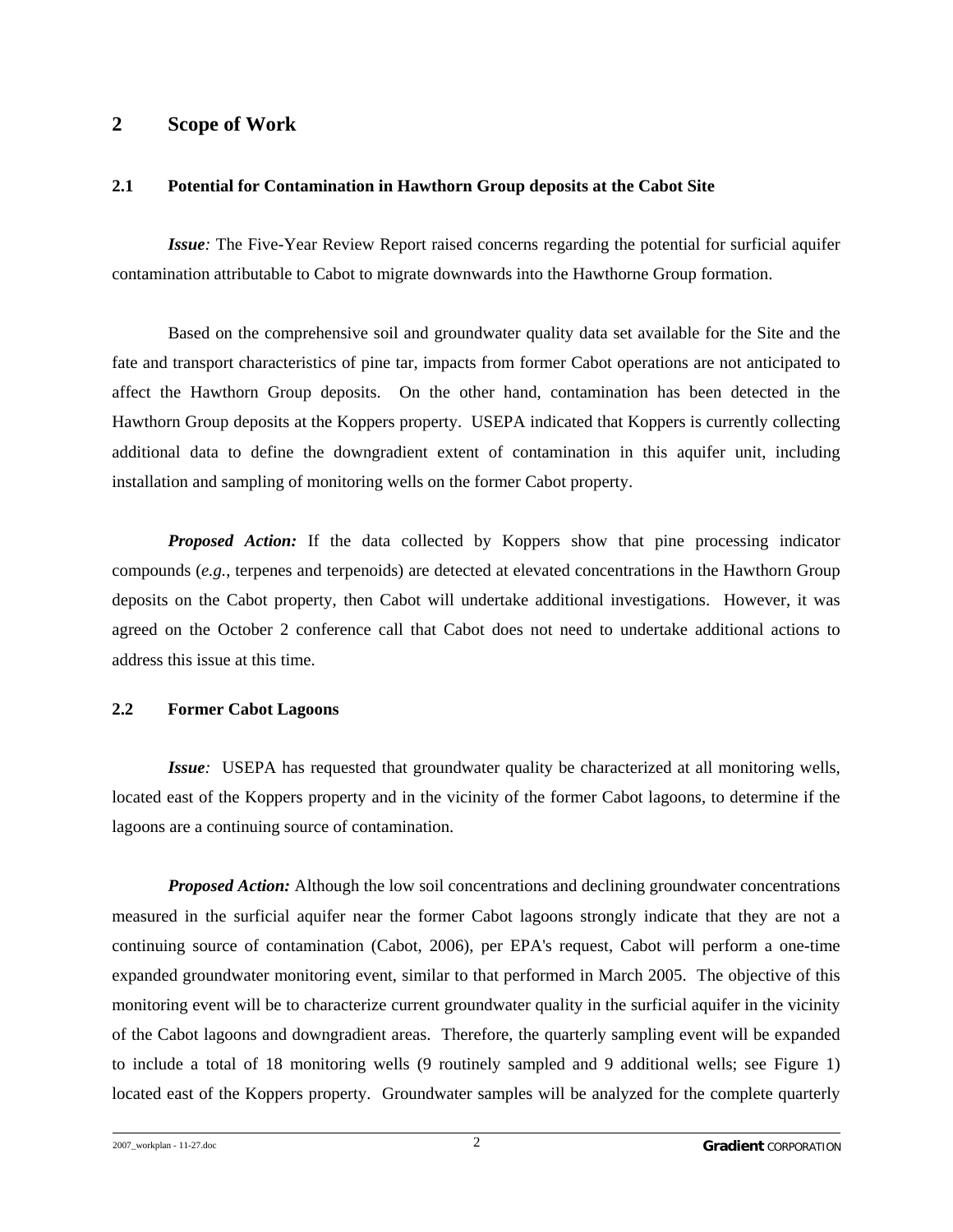<span id="page-4-0"></span>monitoring program list, which includes all compounds of concern identified in the Record of Decision (ROD) and a few additional analytes (see Table 1). All monitoring wells will be redeveloped before they are sampled to ensure that the samples are representative of aquifer conditions. Results of this expanded monitoring event will be evaluated in conjunction with groundwater data being collected upgradient of the Cabot Lagoons (by Koppers) to appropriately account for contributions from all potential sources.

#### **2.3 Interceptor trench effectiveness**

*Issue:* The Five-Year Review Report raised concerns regarding the effectiveness of the Cabot interceptor trench. USEPA has requested that Cabot install additional monitoring wells or advance direct push points to demonstrate that the interceptor trench is effectively capturing contaminated groundwater in the surficial aquifer. However, a review of the following pre- and post-trench installation groundwater quality data and other analyses results discussed below strongly indicates that the interceptor trench is effectively controlling migration of affected groundwater within the surficial aquifer:

- A review of pre-remedy groundwater quality data collected on the former Cabot property and at the adjacent Steadham property (located east and downgradient of North Main Street) indicated that the pre-remedy lateral extent of the groundwater plume was limited and clearly defined (see Figure 2). The highest pre-remedy groundwater concentrations, east of North Main Street, were detected at ITW-17, which was located immediately downgradient of the Northeast Lagoon. Although low concentrations were detected at SW-2, located on the Steadham Property and to the northeast of ITW-17, it is not clear whether these were associated with the former Cabot property. No site-related contaminants were detected at any other monitoring wells east of North Main Street, including ITW-18. This may be attributed to the historical drainage ditch along North Main Street that intercepted a vast majority of shallow groundwater and prevented off-Site migration (Figure 2). Therefore, even prior to trench installation, the groundwater plume was localized to the ITW-17 area.
- Following the installation of the trench, Site-related compounds have not been detected at wells WMW-17E and WMW-18E, which replaced wells ITW-17 and ITW-18 (see Figure [3](#page-4-1))<sup>3</sup>. The absence of site-related compounds in these wells, which are screened across the surficial aquifer, is clear indication that the trench is effectively capturing groundwater from the entire thickness of the surficial aquifer. Additionally, given that WMW-17E is located in the area where historically (pre-remedy) elevated groundwater concentrations were detected, (*i.e.*, WMW-17E is ideally located to evaluate trench effectiveness) additional monitoring wells are not necessary.
- Finally, the post-remedy groundwater quality data discussed above are consistent with groundwater flux calculations that were performed to evaluate whether the trench was capturing the entire thickness of the surficial aquifer. Calculations indicate that the vertical extent of the trench capture zone ranges from 37 to 40 feet, which is greater than the thickness of the surficial aquifer (Attachment A). Note, these calculations utilized an average groundwater extraction rate

<span id="page-4-1"></span><sup>-</sup> $3$  Note, phenol has never been detected at well WMW-18E in almost 15 years of quarterly monitoring.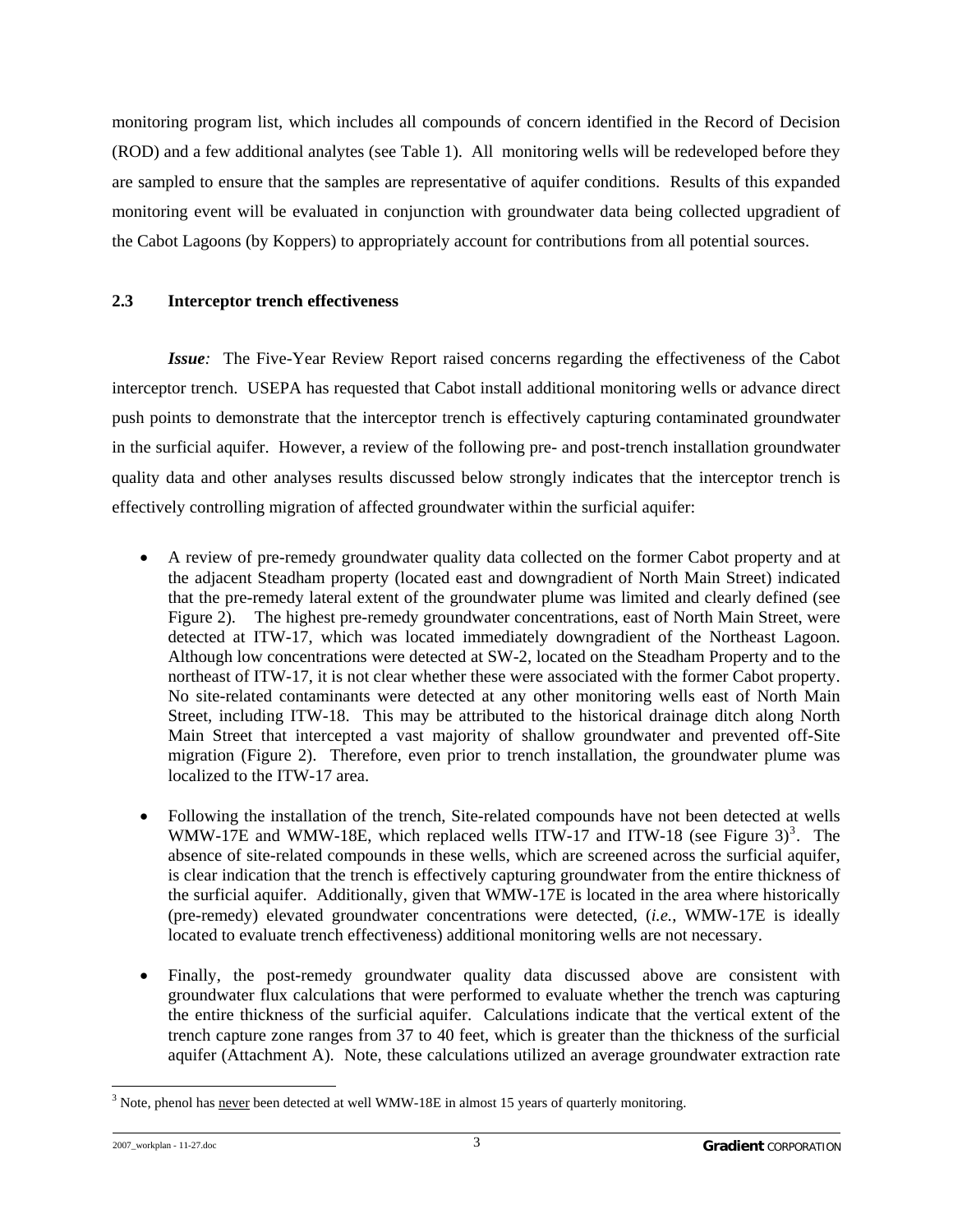<span id="page-5-0"></span>at the trench of 47 gpm and a (WHI-defined) hydraulic conductivity of 21 ft/day for the surficial aquifer, and a range of values for hydraulic gradient (6.95 x  $10^{-3}$  to 8.95 x10<sup>-3</sup> ft/ft) and capture zone widths (1,325 to 1,554 feet) (see Attachment A).

*Proposed Action:* Overall, 10 years of post-remedy groundwater quality data from strategically positioned monitoring wells provide substantial evidence that the trench is effective in capturing the entire saturated thickness of the surficial aquifer and collecting any additional trench-performance data is unnecessary.

#### **2.4 Frequency of development and sampling of monitoring wells**

*Issue:* USEPA has requested that the wells included in the next groundwater monitoring event be redeveloped to ensure that groundwater samples collected are representative of aquifer conditions.

*Proposed Action:* As mentioned in Section 2.2, all monitoring wells included in the expanded groundwater monitoring event will be redeveloped prior to sampling.

#### **2.5 Lift Station Odors**

*Issue:* The issue of groundwater-related odors emanating from the Cabot lift station and sumps was raised in the Five-Year Review Report. Although air concentrations of compounds attributable to the lift station were well below health-based thresholds and do not pose a risk to human health (Weston,  $2005$ <sup>[4](#page-5-1)</sup>, carbon filters were installed to minimize odor emanation.

*Proposed Action:* USEPA has acknowledged that Cabot has successfully resolved the lift station odor issue and does not need to take any further action (USEPA, 2007).

l

<span id="page-5-1"></span><sup>4</sup> Weston Solutions, Inc (Weston). 2005. Ambient Air Quality Impact and Worker Exposure Assessment Cabot Carbon Lift Station- Eastern Portion of Cabot Carbon/Koppers Superfund Site, Gainesville, Florida. May.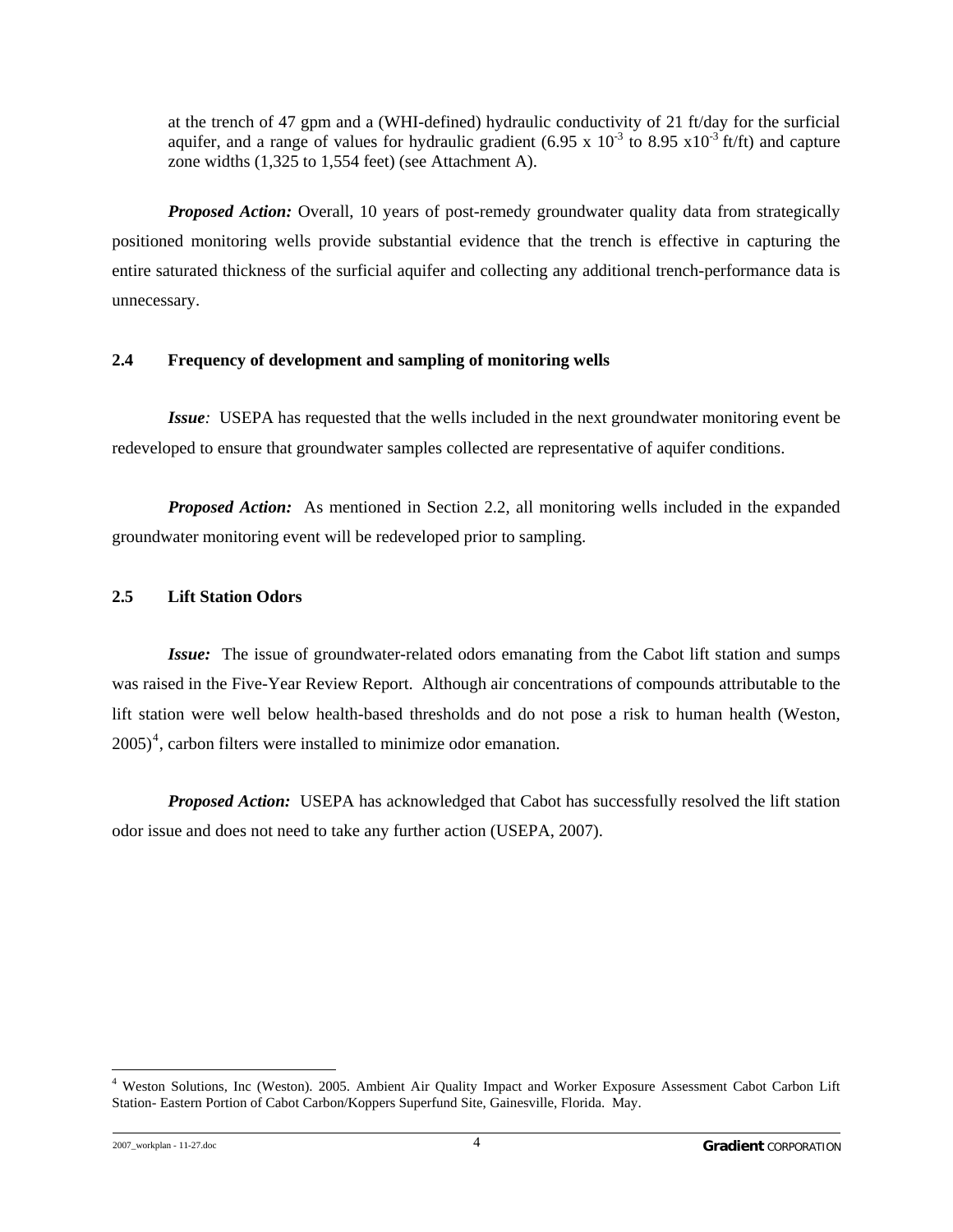#### <span id="page-6-0"></span>**3 Proposed Schedule**

 The expanded groundwater monitoring event (see Section 2.2) will be implemented during a quarterly sampling event after Koppers has installed additional monitoring wells on the former Cabot property. The sampling schedule will be coordinated with USEPA so that groundwater quality data collected at the monitoring wells proposed here-in (Section 2.2) are contemporaneous with groundwater quality data collected by Koppers at newly installed monitoring wells on the former Cabot property.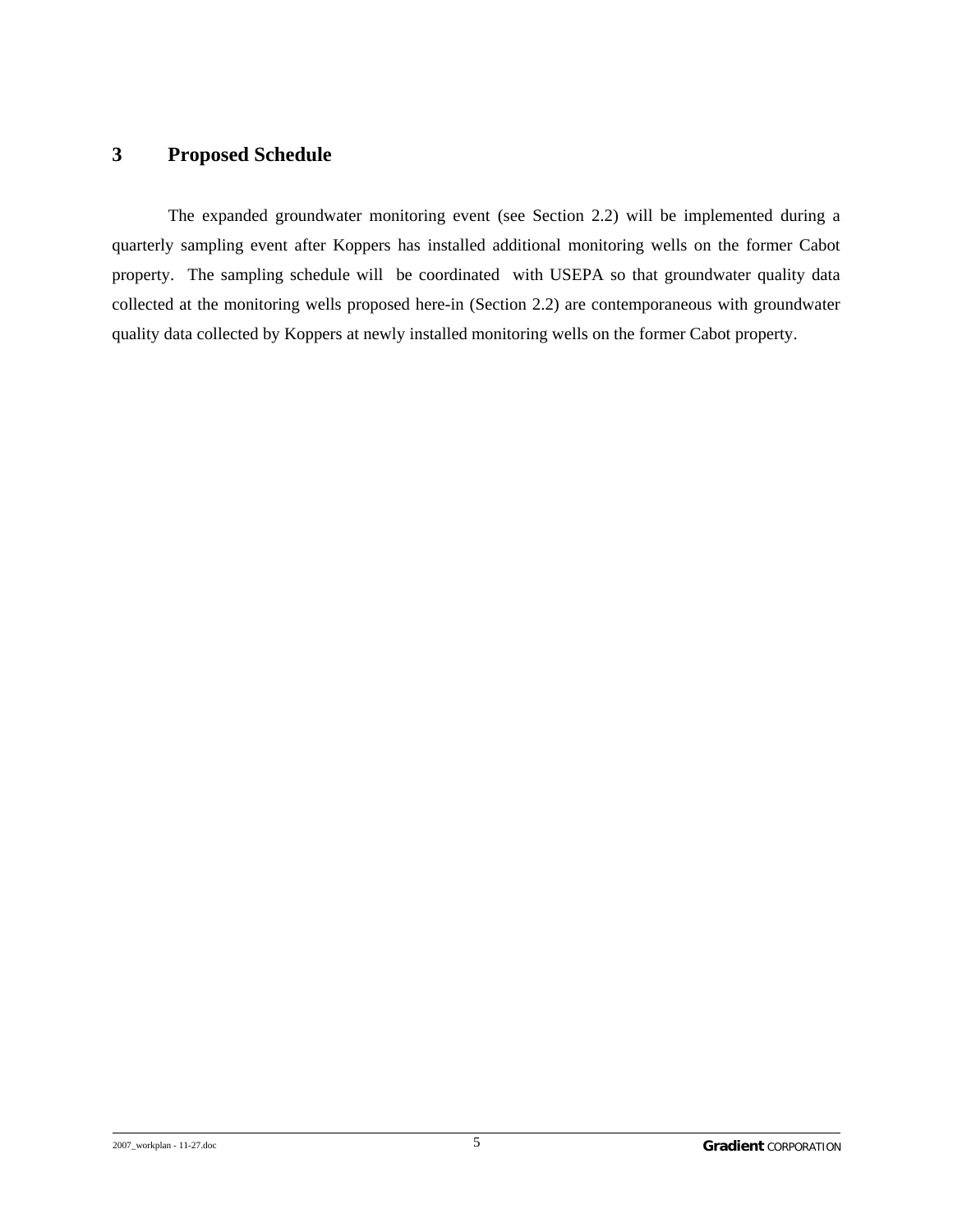#### **Table 1 Proposed Amended Expanded Groundwater Monitoring Program - 2007 Cabot Carbon/Koppers Superfund Site Gainesville, Florida**

| <b>Routinely Sampled</b> | <b>Additional Proposed</b> | 1<br><b>Parameters</b>                                                             | <b>Analytical Method</b> |
|--------------------------|----------------------------|------------------------------------------------------------------------------------|--------------------------|
| <b>Wells</b>             | <b>Wells</b>               |                                                                                    |                          |
| $ITW-1$                  | $ITF-3$                    | Anthracene                                                                         | 8310                     |
| $ITW-2$                  | $ITW-4$                    | Phenanthrene                                                                       |                          |
| $ITW-13$                 | $ITW-6$                    | Acenaphthylene                                                                     |                          |
| $ITW-14$                 | $ITW-7$                    | Fluorene                                                                           |                          |
| WMW-17E                  | $ITW-8$                    | Fluoranthene*                                                                      |                          |
| WMW-18E                  | ITW-9                      | Pyrene                                                                             |                          |
| <b>ESE-002</b>           | $ITW-11$                   | Naphthalene                                                                        |                          |
| <b>ESE-004</b>           | $ITW-15$                   | Benzo(a)pyrene                                                                     |                          |
| <b>ESE-007</b>           | $ITW-16$                   | Benzo(a)anthracene                                                                 |                          |
|                          |                            | Benzo(b)fluoranthene                                                               |                          |
|                          |                            | Benzo(k)fluoranthene                                                               |                          |
|                          |                            | Dibenzo(a,h)anthracene                                                             |                          |
|                          |                            | Indeno $(1,2,3-c,d)$ pyrene                                                        |                          |
|                          |                            | Chrysene                                                                           |                          |
|                          |                            | Phenol                                                                             | 8270                     |
|                          |                            | Pentachlorophenol (PCP)                                                            |                          |
|                          |                            | Arsenic<br>Chromium                                                                | 6010                     |
|                          |                            | Benzene<br>Ethylbenzene*<br>Toluene*<br>Xylene*<br>Methyl tert-butyl ether (MTBE)* | 8021                     |
|                          |                            |                                                                                    |                          |

#### **Notes:**

1. Parameters include Compounds of Concern identified in the Record of Decision (ROD) and additional compounds identified by an asterix (\*).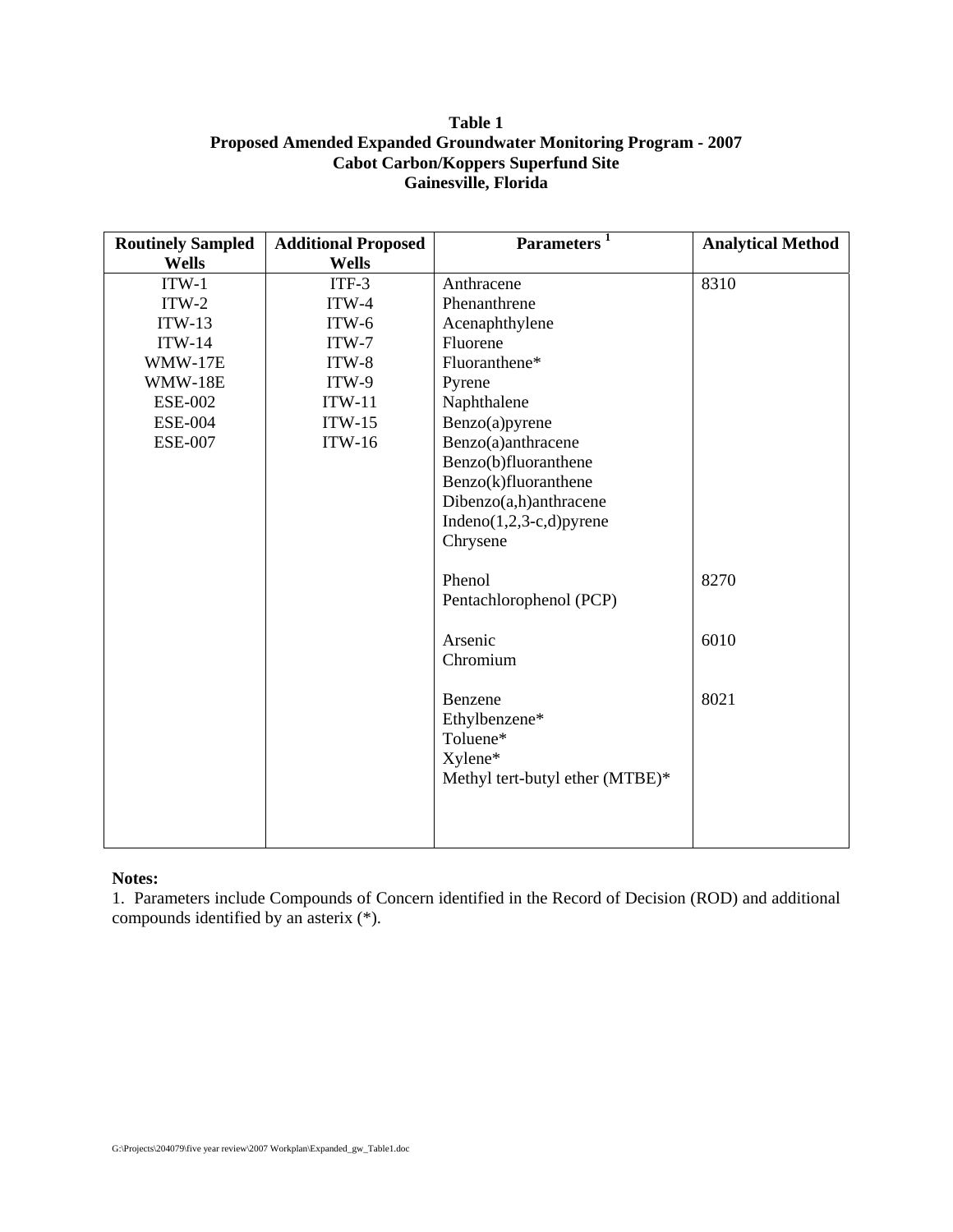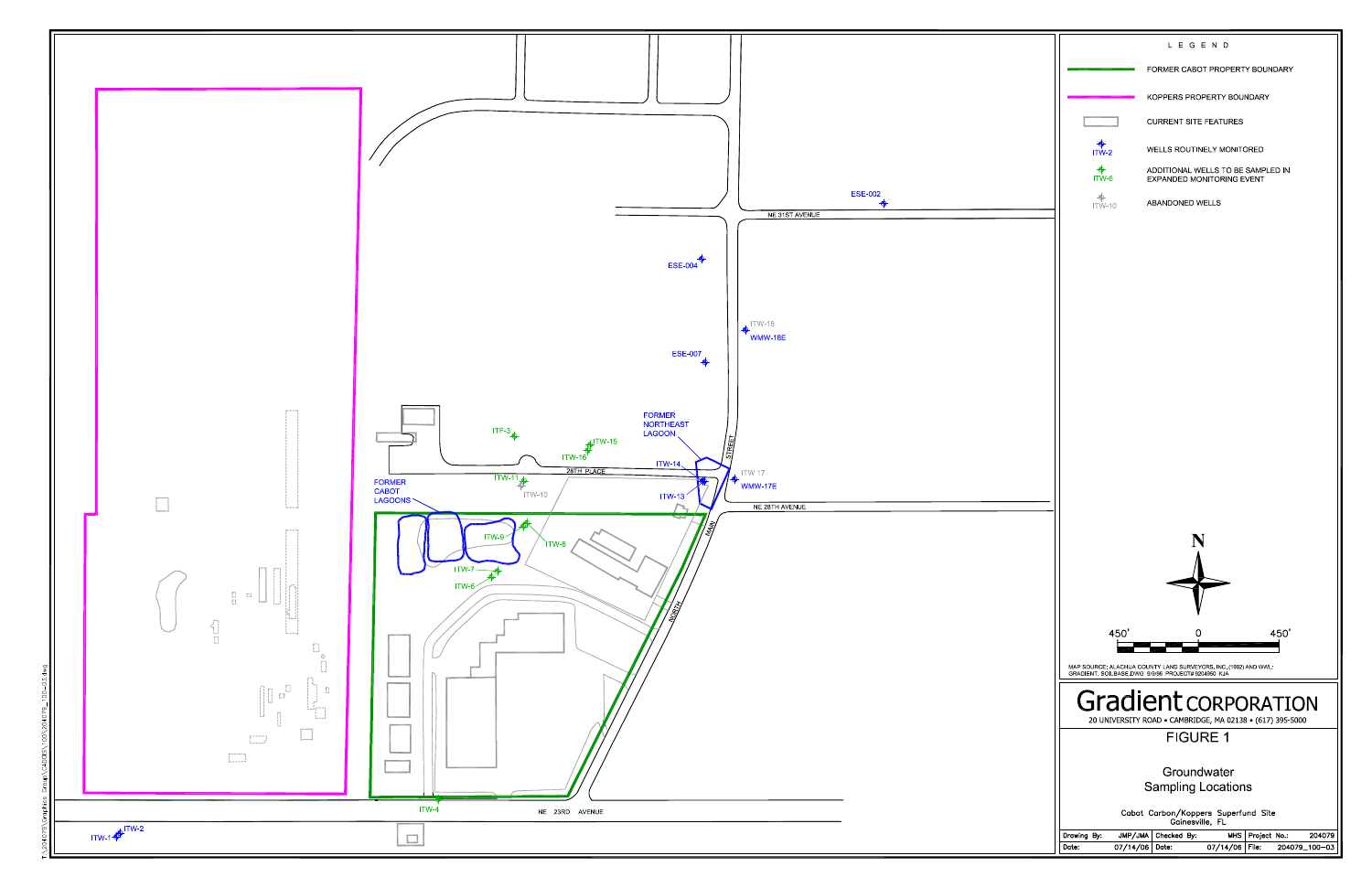

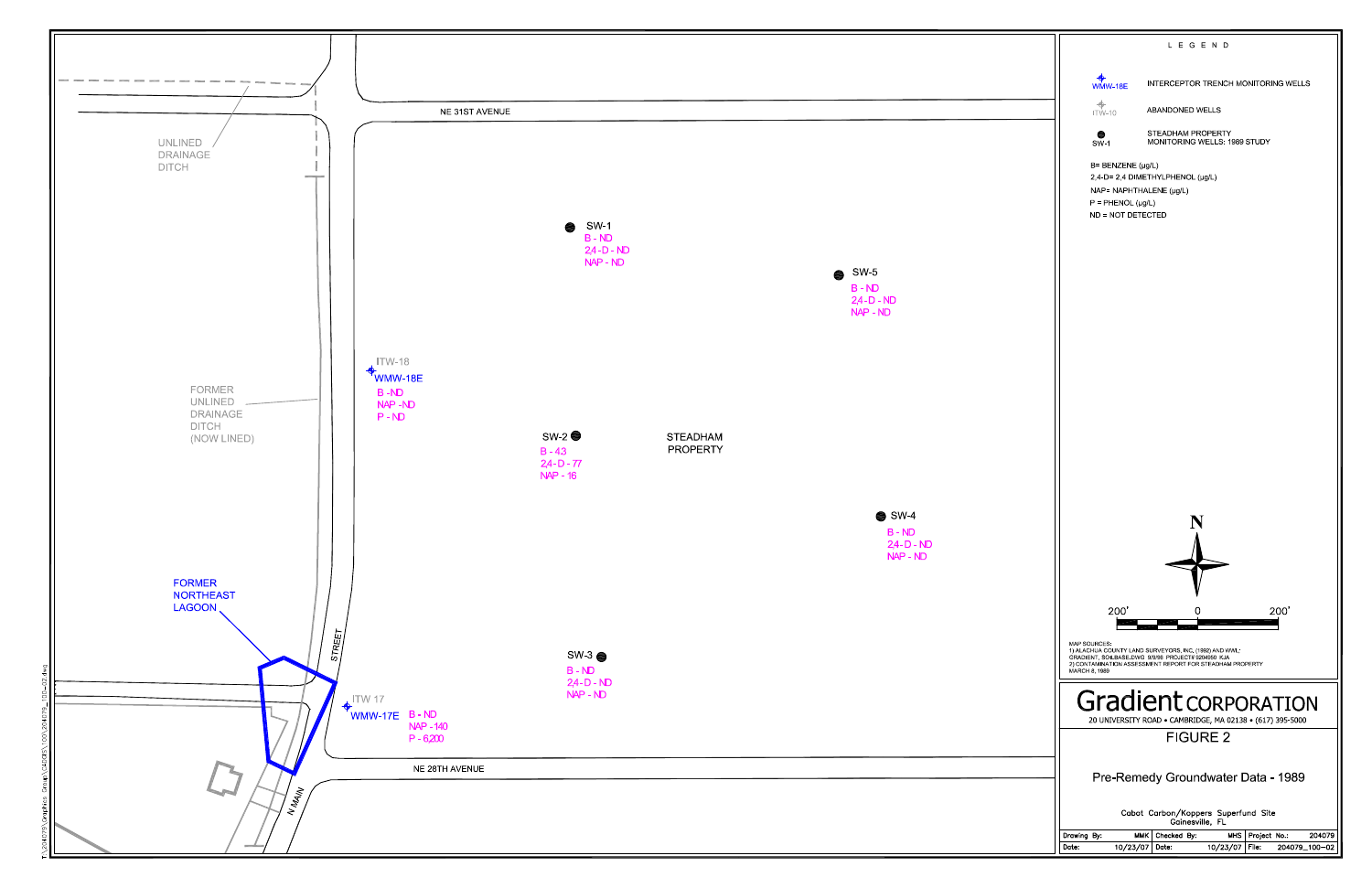**Figure 3 Pre- and Post-Remedy Concentrations of Phenol at ITW-17/WMW-17E Cabot Carbon/Koppers Superfund Site, Gainsville, Florida**

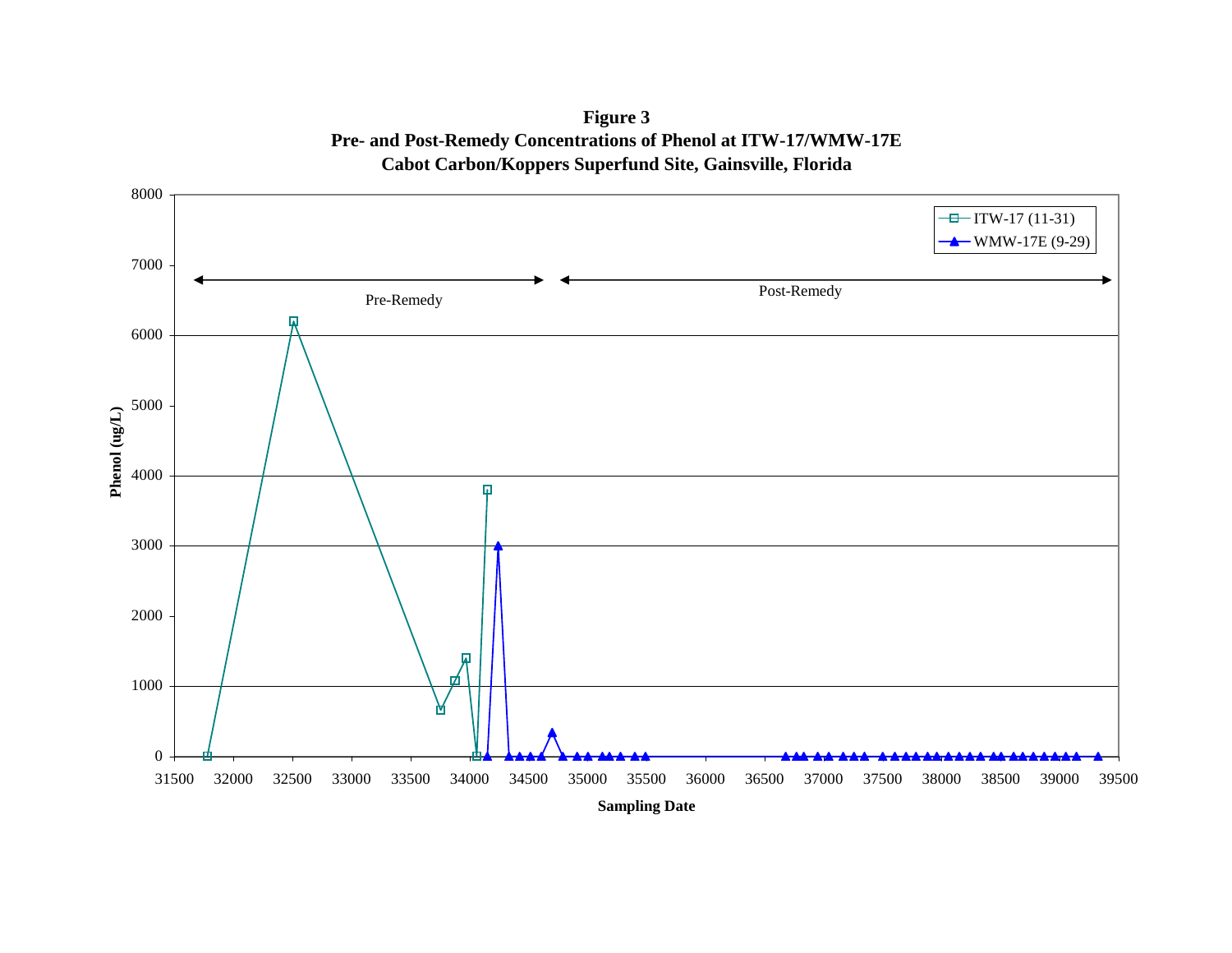# **Attachment A**

Depth of Vertical Capture Zone Of Groundwater Interceptor Trench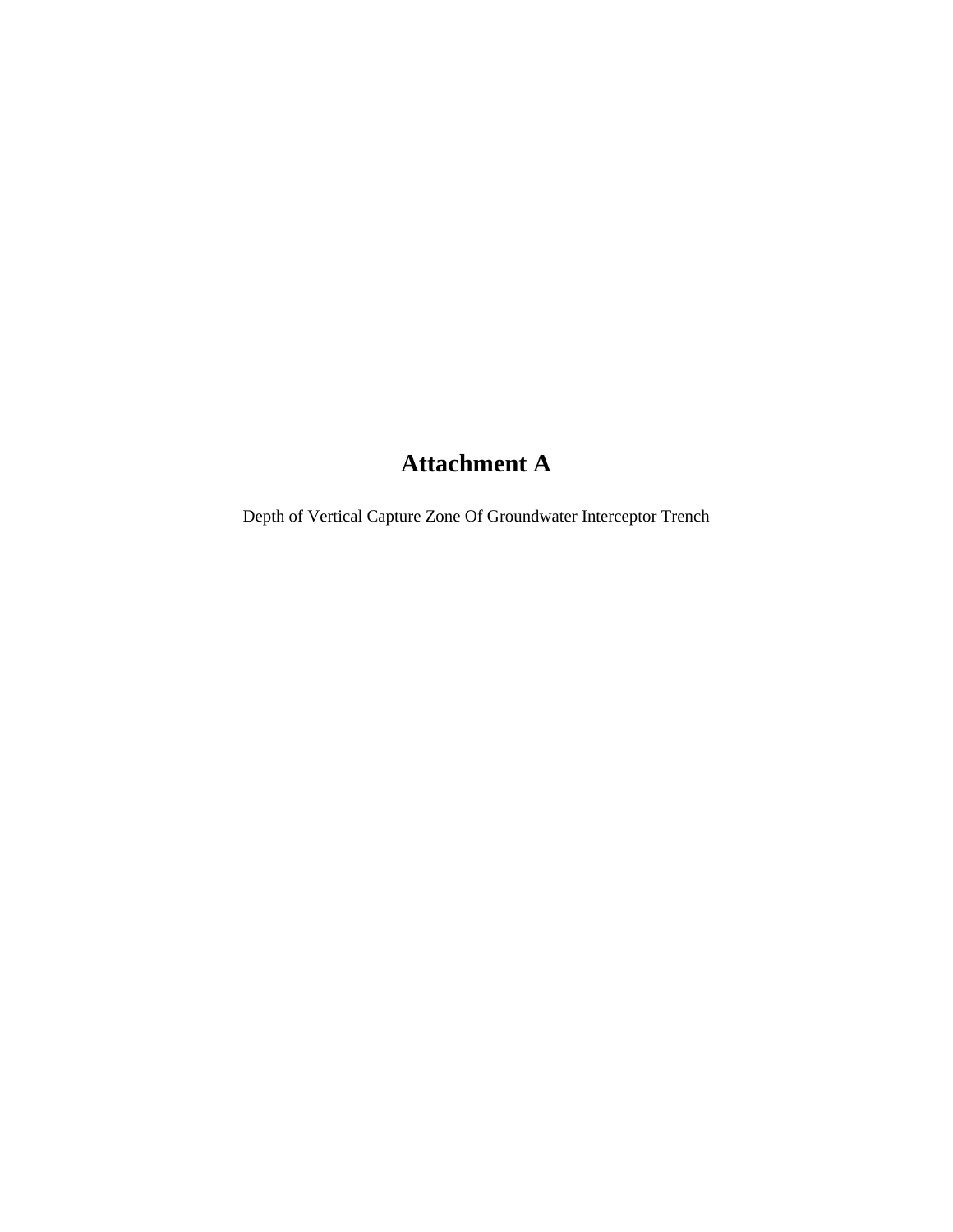#### **Table A-1 Depth of Vertical Capture Zone of Groundwater Interceptor Trench**

| <b>Parameter</b>                                                          |         | <b>Value</b> | <b>Units</b> | <b>Source</b>               |
|---------------------------------------------------------------------------|---------|--------------|--------------|-----------------------------|
|                                                                           |         |              |              |                             |
|                                                                           |         |              |              |                             |
| Average extraction rate of groundwater interceptor                        |         |              |              |                             |
| trench (approx. half a billion gallons of water extracted<br>in 20 years) | Q       | 9156         | $ft^3/d$     | Gradient, 2005 <sup>1</sup> |
|                                                                           |         |              |              |                             |
|                                                                           |         |              |              |                             |
| Surficial aquifer hydraulic conductivity                                  | K       | 21           | ft/d         | WHI, 2005 <sup>2</sup>      |
|                                                                           |         |              |              |                             |
| Segment 1                                                                 |         |              |              |                             |
| Surficial aquifer hydraulic gradient                                      | $\rm i$ | 6.95E-03     | ft/ft        | Weston, $2006^3$            |
| Width of surficial aquifer intercepted by trench                          | L       | 1554         | ft.          | Figure A-1                  |
| Thickness of surficial aquifer intercepted by trench                      | $=$     | Q/(K*i*L)    |              |                             |
|                                                                           | $=$     | 40           | ft.          |                             |
| Segment 2                                                                 |         |              |              |                             |
| Surficial aquifer hydraulic gradient                                      | $\rm i$ | 7.26E-03     | ft/ft        | Weston, $2006^3$            |
| Width of surficial aquifer intercepted by trench                          | L       | 1633         | ft.          | Figure A-1                  |
| Thickness of surficial aquifer intercepted by trench                      | $=$     | Q/(K*i*L)    |              |                             |
|                                                                           | =       | 37           | ft.          |                             |
| Segment 3                                                                 |         |              |              |                             |
| Surficial aquifer hydraulic gradient                                      | $\rm i$ | 8.95E-03     | ft/ft        | Weston, $2006^3$            |
| Width of surficial aquifer intercepted by trench                          | L       | 1325         | ft.          | Figure A-1                  |
|                                                                           |         |              |              |                             |

| Thickness of surficial aquifer intercepted by trench $= Q/(K^*i^*L)$ |         |     |
|----------------------------------------------------------------------|---------|-----|
|                                                                      | $=$ $-$ | ft. |

#### **Sources:**

1) Gradient Corporation (Gradient). 2005. Remedy Status and Expanded Remedy Performance Monitoring Program. September 30.

2) Waterloo Hydrogeologic Inc. (WHI). 2005. A Critique of the GeoTrans Flow and Transport Model, Koppers, Inc. Site, Gainesville, Florida. June 7.

3) Weston Solutions, Inc (Weston). 2006. Results of Quarterly Groundwater Sampling Conducted March 22, 2006, for First Quarter, 2006 -Eastern Portion of Cabot Carbon/Koppers Superfund Site, Gainesville, Florida. April.